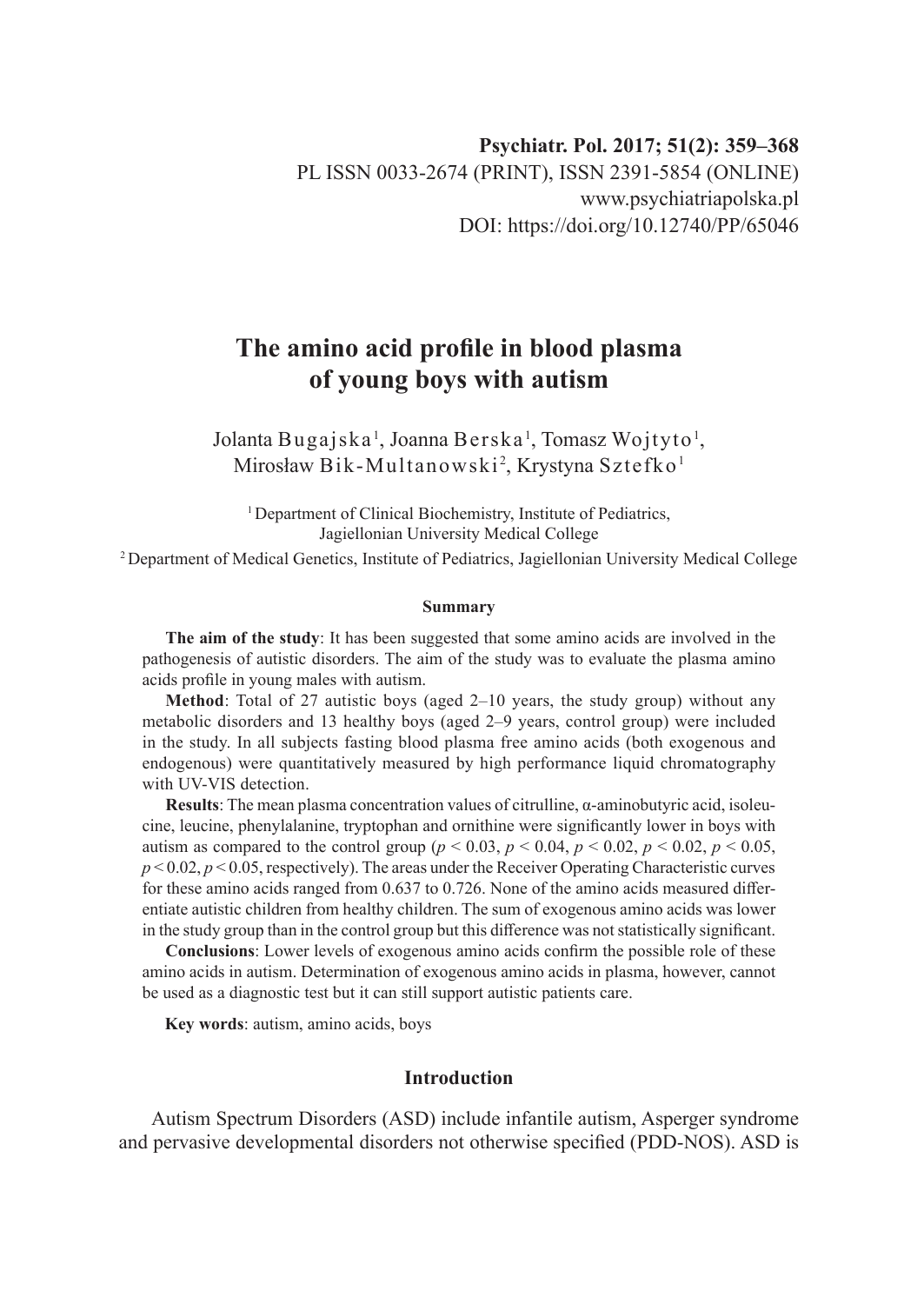defined as a neurobiological disorder characterized by impaired communication, abnormalities of social interactions and stereotyped patterns of behavior [1, 2]. Worldwide the prevalence of autistic disorders is estimated at 12.7/10000. Boys are affected more frequently than girls – male to female ratio is 2–2.6 [3]. Currently, it is estimated that in Poland about 30,000 people are suffering from autism [1, 4].

The etiology of autism remains unclear. Several hypotheses of the possible causes of autism have been proposed. Some researchers present psychoanalytic and psychosocial theories of autism; others indicate, as the main cause of the disorder, genetic etiology or point to early developmental brain damage [4–6]. Besides, it has been suggested that neurotransmitters such as serotonin, dopamine, noradrenaline and acetylcholine play a certain role in the pathophysiology of autism [1]. It has be pointed out that serotonin is also involved in the regulation of other signal transduction pathways, including GABA-ergic and glutamatergic transmissions [1, 7–15]. Serotonergic transmission disorders are among the reasons underlying typical autistic manifestations such as ritualized behaviors and difficulties in verbal and nonverbal communication. Patients with autism have an increased activity of the dopaminergic system, which may result in hyperactivity, aggression (including autoaggression) and increased severity of stereotyped behaviors [8, 14].

People with autistic disorders show abnormalities in plasma amino acid profile. Plasma concentrations of neurotransmitters such as glutamic acid and γ-aminobutyric acid (GABA) have been most frequently studied in autistic patients [16–24]. The glutamic acid has a stimulating effect while γ-aminobutyric acid exerts inhibitory influence on central nervous system (CNS) [25]. It is believed that the inhibition of GABAmediated transduction may be caused by an excessive stimulation of glutamatergic system [14]. Some hypotheses indicate the adverse influence of glutamic acid on the development of neurons. It seems that the rapid growth of glutamatergic activity before the third year of age may be associated with the onset of autistic symptoms observed in toddlers [14]. Higher concentration of glutamic acid in patients with autistic disorders as compared to the control group has been demonstrated in many studies [16–21].

Based on available research data it can be assumed that some amino acids are involved in the pathogenesis of autism. However, published studies do not provide the clue to which amino acids are involved in the etiology of autism. Lack of clear-cut data may result from differences in research methodology, difficulties in interpreting the results and divergences among the outcomes which prevent researchers from drawing transparent conclusions. So far, no reports on plasma amino acids in autistic patients selected from Polish population have been presented.

#### **Aim**

The aim of the study was to evaluate the concentration of selected amino acids in the blood plasma of children with autism.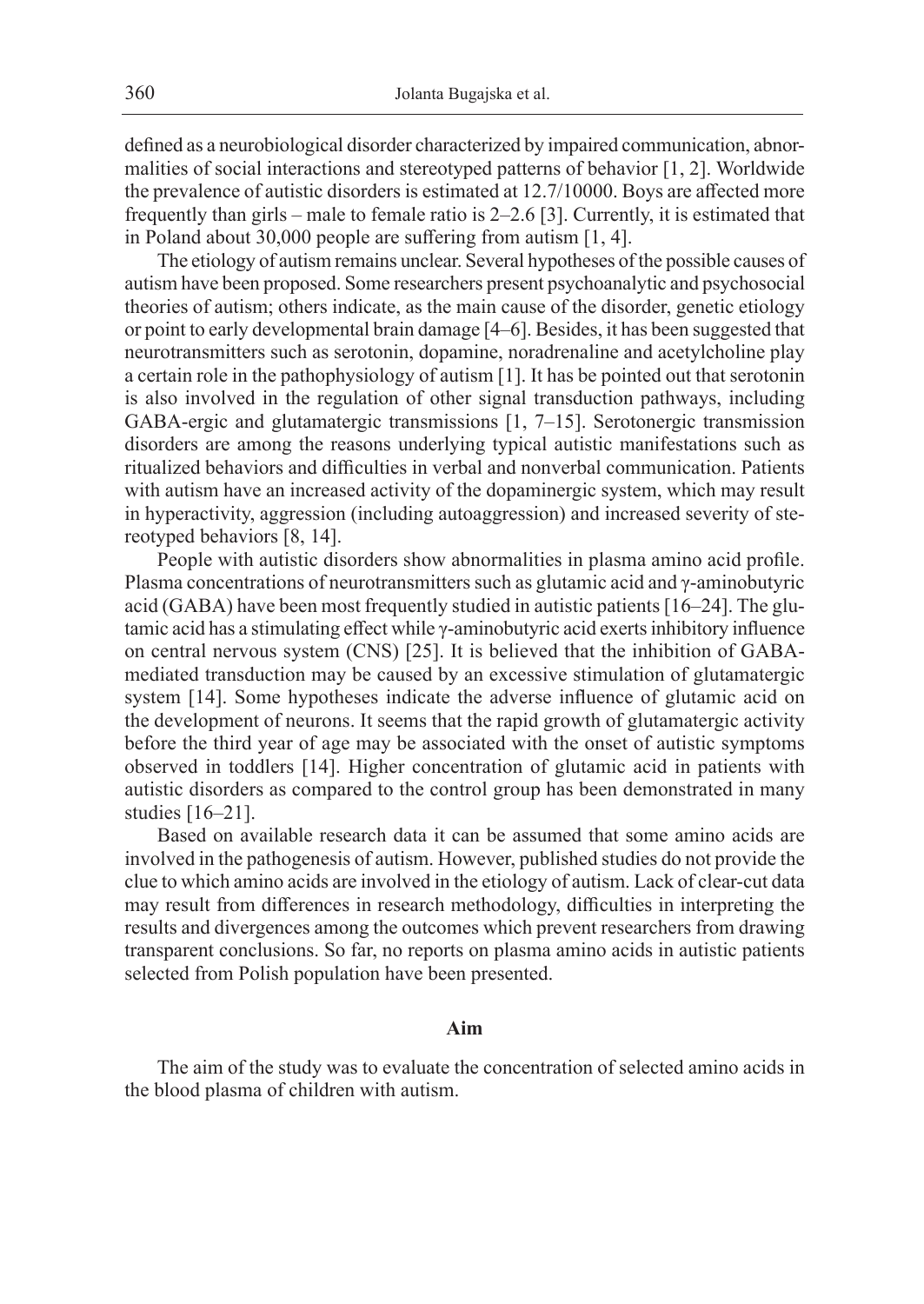### **Material**

Total of 27 autistic boys aged  $2-10$  years (mean age:  $4.37\pm2.19$  years) without metabolic diseases (study group) and 13 healthy boys aged 2–9 years (mean age:  $5.00\pm2.74$  years) (control group) were included in the study. Autistic patients were examined at the Outpatient Clinic of Metabolic Disorders and the Outpatient Genetics Clinic of the University Children's Hospital in Krakow in order to exclude any metabolic disorders or genetic defects which could manifest similar clinical symptoms.

#### **Method**

Fasting venous blood samples were collected on lithium heparin from all children. Blood was centrifuged for 10 minutes at 1200 g and plasma was kept at  $-70^{\circ}$ C until analysis. Quantitative determination of free amino acids in the plasma was performed by the Pico-Tag method (Waters, USA). Methionine sulphoxide at a concentration of 0.8 mM in 0.1M HCl (Sigma-Aldrich, Germany) was used as an internal standard. The following analytical stages were performed: 1) the samples were deproteinized using ultrafiltration (Microcon filter, Millipore, Ireland); 2) they were derivatized using phenylisotiocyanate; 3) samples were determined by HPLC-UV/VIS; 4) individual amino acids were identified and their concentrations were calculated. Sample separation was performed on a reversed-phase mode on the C18 Pico-Tag chromatography column (Waters, Ireland) and absorbance of analytes was measured at 254 nm. The Empower program (Waters) was used to collect and compile data. The following amino acids were determined: aspartic acid (Asp), glutamic acid (Glu), hydroxyproline (Hypro), serine (Ser), asparagine (Asn), glycine (Gly), glutamine (Gln), taurine (Tau), histidine (His), citrulline (Cit), threonine (Thr), alanine (Ala), arginine (Arg), proline (Pro), α-aminobutyric acid (Aab), tyrosine (Tyr), valine (Val), methionine (Met), isoleucine (Ile), leucine (Leu), phenylalanine (Phe), tryptophan (Trp), ornithine (Orn), and lysine (Lys). Method for amino acids analysis used in the present study is controlled by the European Research Network for Inherited Disorders of Metabolism (ERNDIM, MCA Lab, Netherlands).

## Statistical analysis

The amino acid concentrations were given in μmol/l. Mean values and standard deviation were used in the statistical assessment of the obtained results. The sum of concentrations of: Tyr, Phe, Val, Leu and Ile (CAA1), the sum of concentrations of: Trp, Phe, Val, Leu, Ile (CAA2), the ratio: Trp/CAA1 and the ratio: Tyr/CAA2 were calculated. For citrulline, α-aminobutyric acid, isoleucine, leucine, phenylalanine, ornithine and tryptophan the ROC curves (Receiver Operating Characteristic) were constructed and the AUC (the Area under the Curve) was computed.

Statistica software version 10 (StatSoft) and Microsoft Office Excel 2003 were used to perform statistical analysis. To evaluate the distribution of continuous variables in terms of its compliance with the normal distribution the Shapiro-Wilk test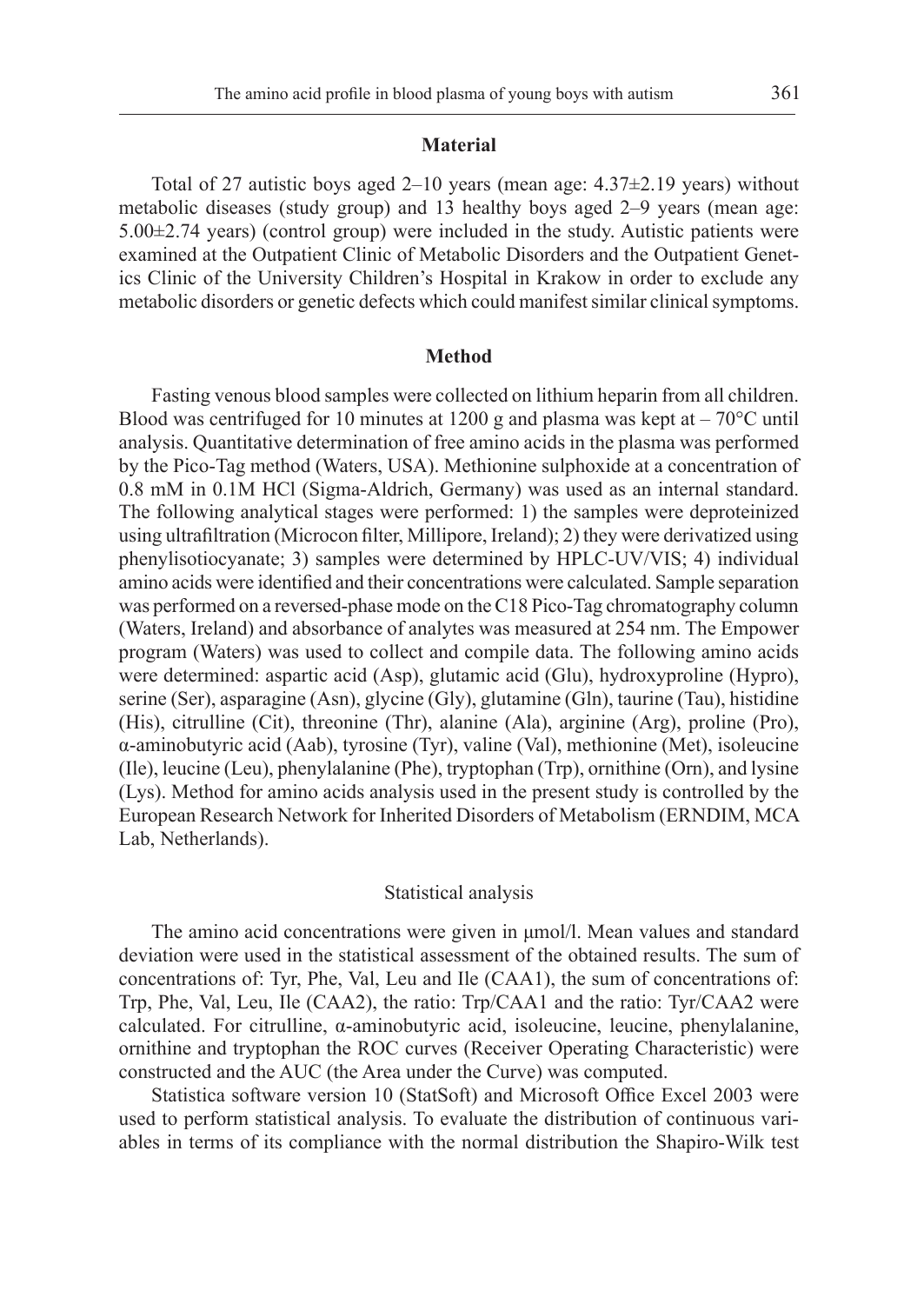was employed. The Student's t-test was applied to compare the mean concentrations of amino acids between the study group and control group. To determine the relationship between the concentrations of amino acids and the age of patients the Pearson linear correlation coefficient was used. The p value less than 0.05 was considered statistically significant.

# **Results**

Regardless of the study group no relation between the patients' age and the level of each amino acids has been noted. Table 1 presents the mean values of plasma amino acids concentration (±SD) obtained in boys with autistic disorders and in the control group. The mean concentration values of citrulline, α-aminobutyric acid, isoleucine, leucine, phenylalanine, tryptophan and ornithine were significantly lower in boys with autism as compared to the control group ( $p < 0.03$ ;  $p < 0.04$ ;  $p < 0.02$ ;  $p < 0.02$ ;  $p < 0.05$ ;  $p < 0.02$ ;  $p < 0.05$ , respectively). Mean value of other amino acids were similar in both studied groups. The sum of exogenous amino acids was lower in the study group than in the control group but this difference was not statistically significant. The mean value of CAA2 in children with autism was significantly lower than the value obtained in the control group ( $p < 0.05$ ). There were no differences for CAA1, TRP\*100/CAA1 and TYR\*100/CAA2 between studied groups.

| Amino acid    | Control group $n = 13$ | Study group $n = 27$ |      |
|---------------|------------------------|----------------------|------|
|               | mean $\pm$ SD [µmol/l] |                      | p    |
| Isoleucine    | $70.6 \pm 20.4$        | $56.2 \pm 16.1$      | 0.02 |
| Leucine       | $128 \pm 30.0$         | $106 + 25.2$         | 0.02 |
| Lysine        | $156 \pm 28.7$         | 134.7±42.9           | 0.11 |
| Methionine    | $25.5 + 9.24$          | $23.8 \pm 7.66$      | 0.54 |
| Phenylalanine | $56.8 + 8.92$          | $50.1 \pm 9.94$      | 0.05 |
| Threonine     | $110+28.7$             | $112 + 26.9$         | 0.82 |
| Tryptophan    | $66.0 \pm 13.4$        | $54.0 \pm 14.6$      | 0.02 |
| Valine        | $247 + 50.9$           | $221 \pm 58.4$       | 0.19 |
| $\Sigma_{1}$  | 836.7±149.2            | 744.9±146.1          | 0.09 |
| Arginine      | 77.7±26.8              | $85.2 \pm 23.5$      | 0.37 |
| Histidine     | $86.0 \pm 12.4$        | 75.7±19.7            | 0.09 |
| Tyrosine      | $64.9 \pm 16.3$        | $57.1 \pm 11.5$      | 0.11 |
| $\Sigma_{2}$  | 230.7±46.1             | $217.6 \pm 39.1$     | 0.39 |
| Aspartic acid | $7.00 \pm 5.75$        | $5.13 \pm 2.54$      | 0.19 |
| Glutamic acid | $48.4 \pm 17.9$        | $60.8 \pm 24.0$      | 0.11 |

Table 1. **Mean concentration values of plasma amino acids (±SD) in the control group and in the study group**

*table continued on the next page*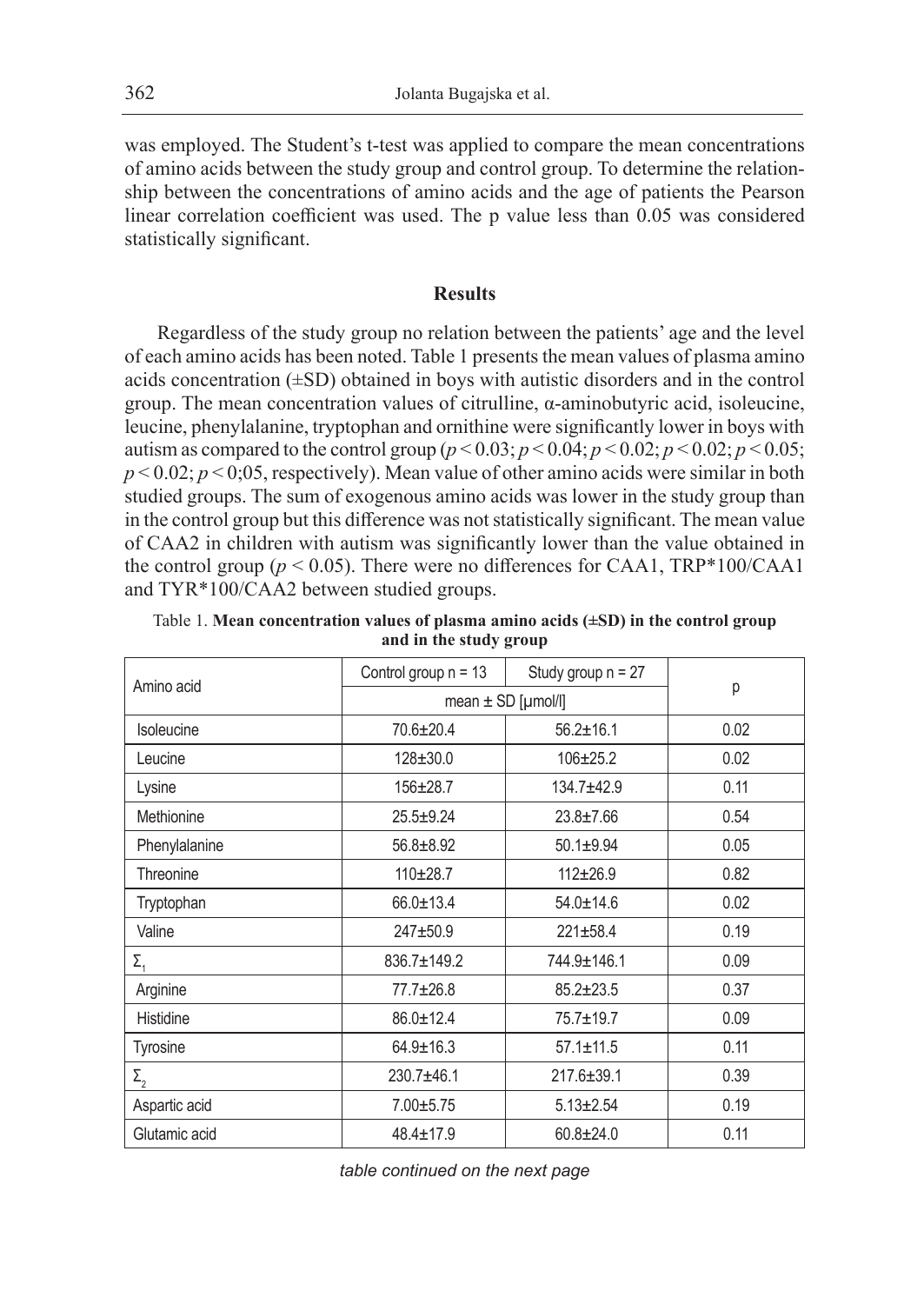| Hydroxyproline      | $22.6 + 9.11$   | $19.8 \pm 6.13$ | 0.25 |
|---------------------|-----------------|-----------------|------|
| Serine              | $150+27.3$      | $136 \pm 26.5$  | 0.12 |
| Asparagine          | $69.3 \pm 14.0$ | $68.1 \pm 15.4$ | 0.81 |
| Glycine             | $231 \pm 53.2$  | $253 + 54.9$    | 0.25 |
| Glutamine           | $622 \pm 109$   | $632 + 103$     | 0.78 |
| Taurine             | $41.1 \pm 9.69$ | $39.1 \pm 6.57$ | 0.46 |
| Citrulline          | $26.7 \pm 10.1$ | $21.2 + 5.40$   | 0.03 |
| Alanine             | $358 + 132$     | 440±140         | 0.08 |
| Proline             | 198±66.3        | $229 \pm 88.1$  | 0.26 |
| a-aminobutyric acid | $24.2 + 7.31$   | $19.6 + 5.98$   | 0.04 |
| Ornithine           | $59.5 + 9.29$   | $50.8 \pm 14.3$ | 0.05 |
| CAA1                | $556 \pm 115$   | $483 \pm 100$   | 0.06 |
| CAA <sub>2</sub>    | $555 + 108$     | 480±102         | 0.05 |
| <b>TRP*100/CAA1</b> | $11.8 \pm 2.92$ | $11.3 \pm 2.62$ | 0.61 |
| <b>TYR*100/CAA2</b> | $11.8 \pm 2.13$ | $12.2 + 2.43$   | 0.65 |

 $\Sigma_1$ – the sum of: Ile, Leu, Lys, Met, Phe, Thr, Trp, Val concentrations;  $\Sigma_2$ – the sum of Arg, His, Tyr concentrations; CAA1 – the sum of Tyr, Phe, Val, Leu, Ile concentrations; CAA2 – the sum of Trp, Phe, Val, Leu, Ile concentrations

The ROC curves for citrulline, α-aminobutyric acid, isoleucine, leucine, phenylalanine, ornithine, and tryptophan are presented in Figure 1. None of the measured amino acids differentiate autistic children from healthy children. The AUC computed for above-mentioned amino acids were very similar. The best area under the curve has been noted for Trp and Leu.

#### **Discussion**

The reference values for plasma amino acids depend on age and gender. In healthy children most commonly published reference ranges for amino acids are: for the children below 11 years of age, from 11 to 16 years of age and over 16 years of age separately for boys and girls [26, 27]. Although data on the plasma amino acid concentrations in patients with autistic disorders has been already published, amino acid concentrations in different papers were analyzed in different age groups: 3–12 years [21] and 12–18 years of age [15]. Croonenberghs et al. [15] found a positive correlation between serum tryptophan concentration and age when they combined both ASD and control patients ( $r = 0.48$ ,  $p < 0.01$ ). Tirouvanziam et al. [21] showed a negative correlation between glutamic acid as well as aspartic acid and age in the control group and positive correlation between both isoleucine and lysine with age in children with autism. In the present study, the children from 2 to 10 years of age has been examined. No relationship between the plasma amino acid concentrations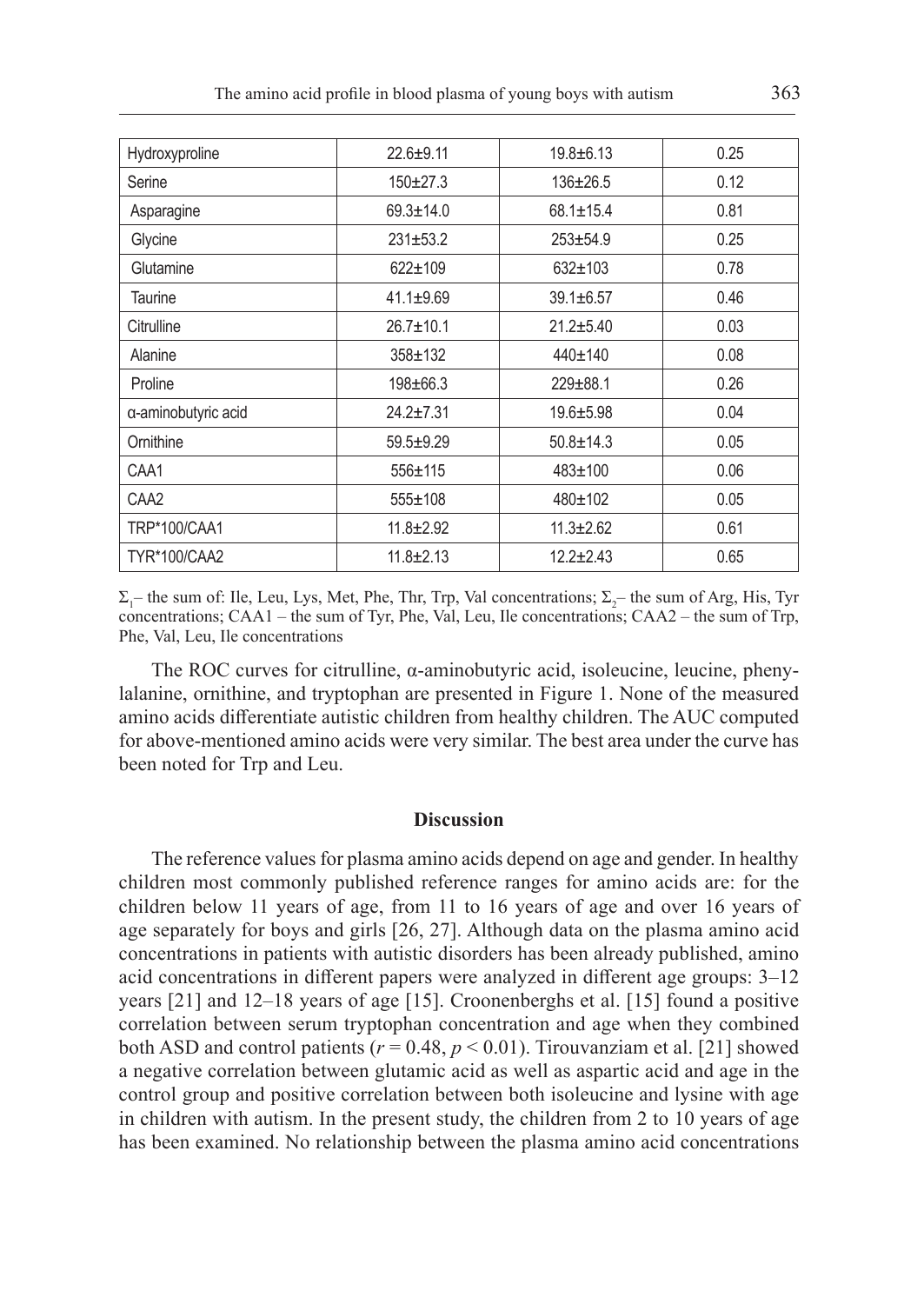

Figure 1. **ROC curves for citrulline, – aminobutyric acid, isoleucine, leucine, phenylalanine, ornithine, and tryptophan**

and the age of children has been found either for children with autistic disorders or for the control group.

Some amino acids, which are essential for the normal human development, are not synthesized in the body and must be taken with food (exogenous amino acids like isoleucine, leucine, lysine, methionine, phenylalanine, threonine, tryptophan, valine)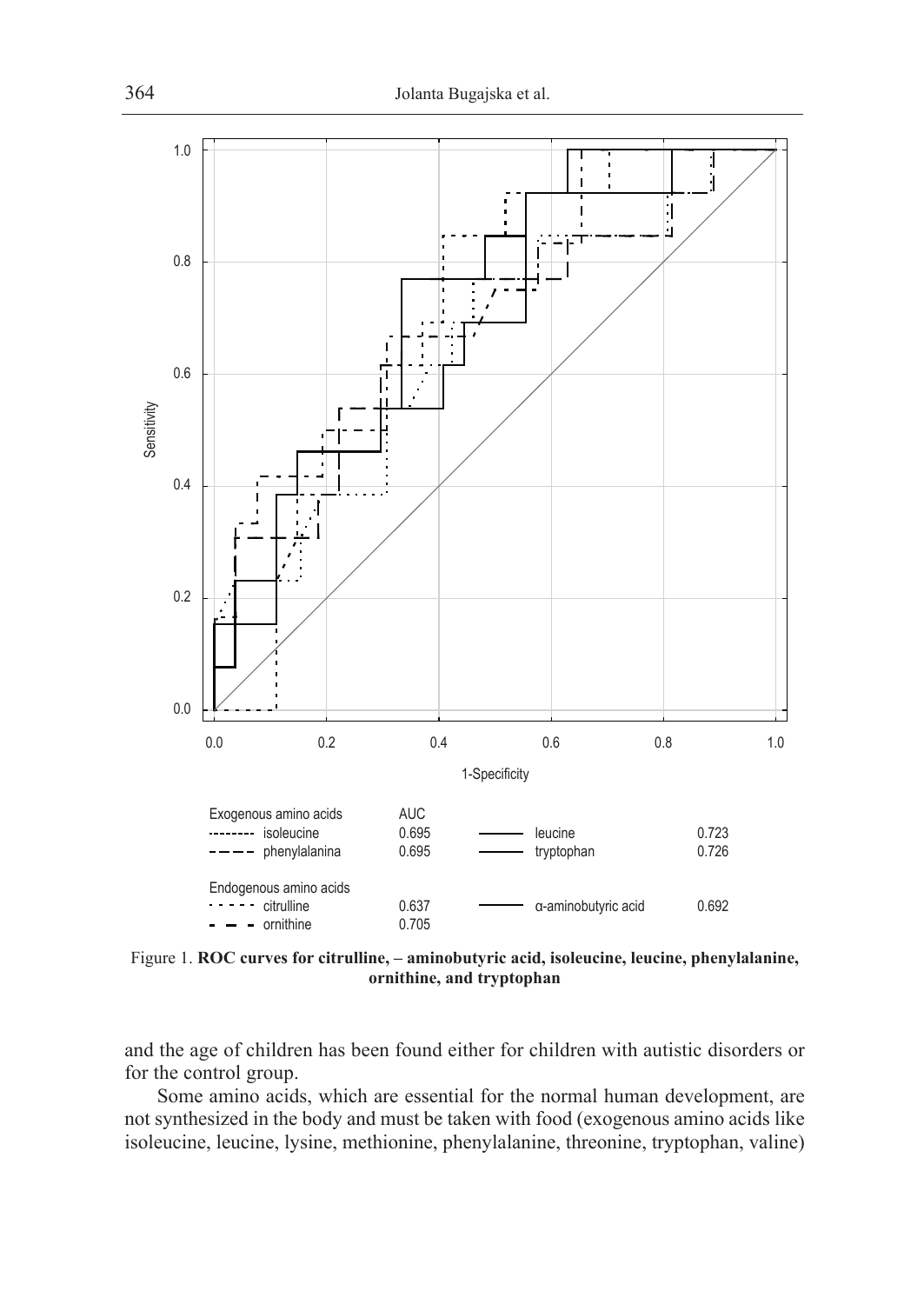[25]. Arginine, histidine, tyrosine can be synthesized from exogenous amino acids, but with an inadequate diet their amount may be insufficient [25, 28]. Autistic disorders are frequently accompanied by the dysfunction of the digestive system, thus the therapy comprises pharmacological, psychological and dietary treatment [7, 29].

Amino acids are the basic elements of proteins, they are ubiquitous in the body's tissue and fluids. In addition they feature in processes of cellular energy metabolism, detoxification and neurotransmission. A measure of amino acids concentration can provide a valuable indication of metabolic activity associated with many of the body's tissues [30]. The dysfunction of the digestive system within the autistic population is often linked to protein malabsorption and protein metabolism. Patients with ASD are often on gluten-free and casein-free diet [31, 32], what could cause lower plasma levels of essential amino acids [33]. The important component of the treatment is to improve the nutritional status of the patient, therefore determination of plasma amino acids may be useful.

In ASD patients the plasma profile of exogenous amino acids has already been analyzed. Naushad et al. [20] demonstrated reduced levels of Trp, Met, His and Phe in children with autism in comparison to the control group and no differences in Tyr, Ile, Leu and Val concentrations between the analyzed group were observed. Croonenberghs et al. [15] conducted studies on serotonergic and noradrenergic signal transduction markers as well as the concentrations of exogenous amino acids. They showed a significant decrease in Ile, Leu, Phe and Trp concentrations and no differences for Tyr and Val between study group and control group. Tirouvanziam et al. [21] noted a significant deficiency of exogenous amino acids such as Leu, Thr and Tyr in children with ASD and normal level of Phe, Trp, His, Met, Ile, Lys, Val, Arg. Our study revealed statistically significant decrease of concentration levels of Ile, Leu, Phe and Trp in boys with autism as compared to healthy subjects and no differences for Lys, Met, Thr, Val, Arg, His, Tyr. Tryptophan is a serotonin precursor. Decreased concentration of this amino acids can lead to the insufficient synthesis of serotonin in the CNS. Serotonin may be involved in the pathogenesis of autism spectrum disorders. Tryptophan and the neutral amino acids circulating in the blood such as Phe, Val, Leu and Ile reach the brain by the same transportation system. Elevated levels of these amino acids may be the reason why the amount of tryptophan reaching the brain is reduced [34]. Naushad et al. [20], Tu et al. [19] and Croonenberghs et al. [15] demonstrated significantly lower concentrations of tryptophan in the plasma of autistic patients compared to the control group. Similar results were obtained in this study. These observations differ from the results obtained by Aldred et al. [18] and Shimmury et al. [16]. They analyzed the plasma concentrations of tryptophan and did not find any differences between the autistic children and the control group.

Croonenberghs et al. [15] observed not only decreased concentrations of tryptophan but also reduced CAA1 and CAA2 values in autistic children in comparison to the control group. However, they did not show any differences in the Trp/CAA1 and Tyr/ CAA2 ratios between the studied groups. Similar results were obtained in the present study: lower mean values of CAA1 and CAA2 were noted in autistic boys compared to the control group and no differences in Trp/CAA1 and Tyr/CAA2 between the stud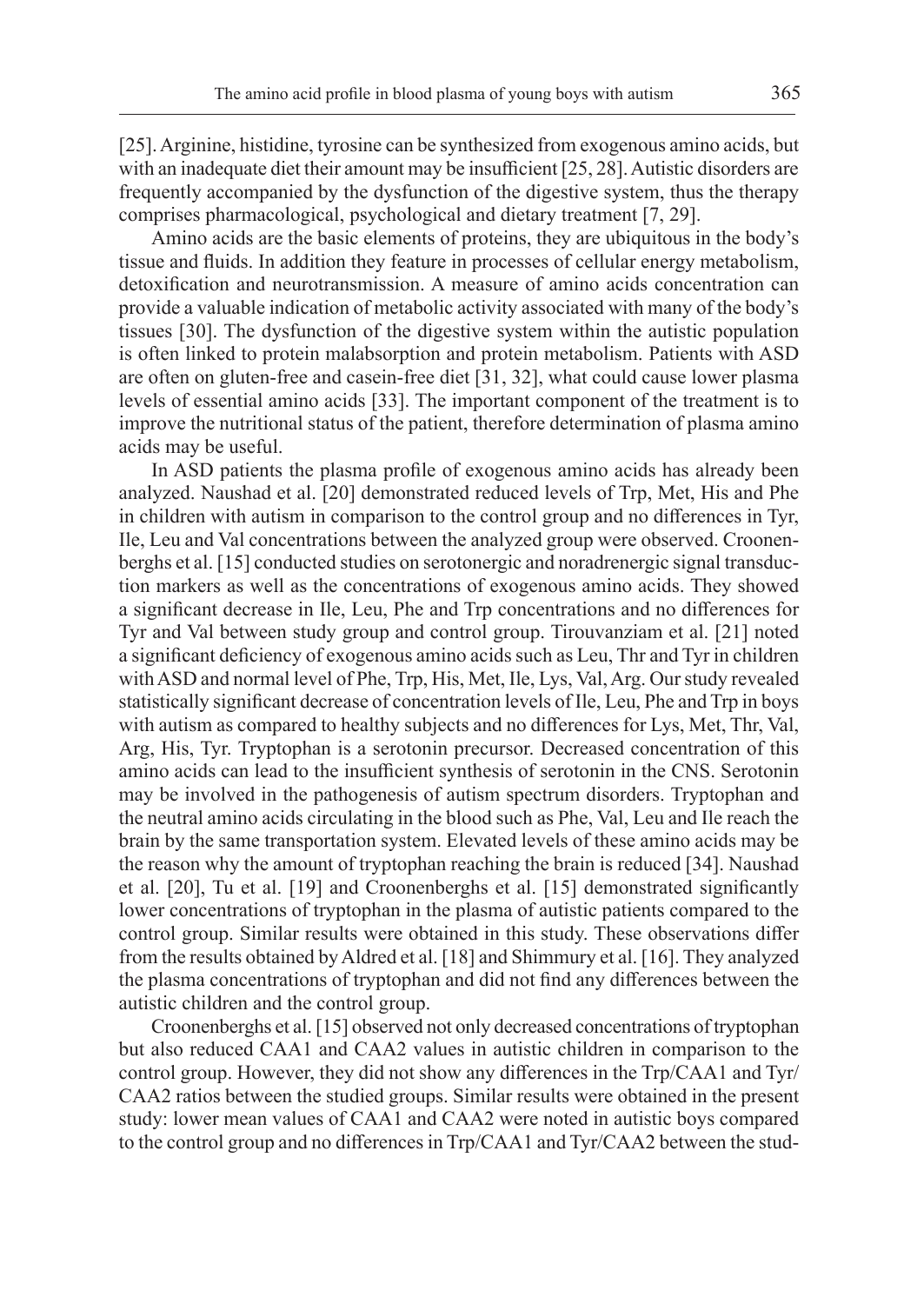ied groups were demonstrated. In contrast, Naushad et al. [20] obtained a statistically significantly lower Trp/CAA1 ratio in children with autism compared to the control group and found no differences between the studied groups for Tyr/CAA2. It can be speculated that dietary habits may be responsible for these discrepancy.

Glutamic acid is one of the most important excitatory neurotransmitters in the CNS. It easily crosses the blood-brain barrier. According to the literature, a higher concentration of glutamic acid is found not only in the blood plasma [16–20] of autistic patients but also in certain regions of their brain [35]. Some researchers have suggested that a hyperglutamatergic state triggers autism [36]. In the present study, the mean value of glutamic acid was higher in plasma of autistic children compared to control subjects, however, the difference was not statistically significant. Too small number of patients may be the reason of lack of statistical difference.

Tirouvanziam et al. [21] reported reduced mean value of citrulline in patients with autism, which was also confirmed in the present study. No publications on the concentrations of α-aminobutyric acid and ornithine in the blood plasma of autistic patients are currently available. In our study statistically significantly lower mean concentrations of α-aminobutyric acid and ornithine were obtained in the group of young autistic males in comparison to the control group. It is difficult to find a simply explanation for these differences; they may result from altered amino acid metabolism.

Only few publications address the diagnostic value of measuring plasma amino acid concentrations in order to detect autistic disorders. Tirouvanziam et al. [21] demonstrated a high diagnostic value for threonine and glutamine  $(AUC = 0.8; AUC)$  $= 0.87$ , respectively). However, there is no research devoted to the diagnostic value of citrulline, α-aminobutyric acid, isoleucine, leucine, phenylalanine, ornithine and tryptophan in patients with ASD. AUC obtained in the present study for Cit, Aab, Ile, Phe, Leu, Orn, Trp, and CAA2 in boys with autism show low usefulness of these amino acids determination as diagnostic tool. However, amino acids profile can be indicative for the physician taking care of autistic children.

# **Conclusions**

- 1. Lower levels of exogenous amino acids confirm the possible role of these amino acids in autism.
- 2. Determination of exogenous amino acids in plasma, however, can not be used as a diagnostic test but it can still support autistic patients care.

## **References**

- 1. Gerhant A, Olajossy M, Olajossy-Hilkesberger L. *Neuroanatomical, genetic and neurochemical aspects of infantile autism*. Psychiatr. Pol. 2013; 47(6): 1101–1111.
- 2. Craske G, Bogels S, Friedman M, Hollander E, Fernandez RPR. *Diagnostic and statistical manual of mental disorders (DSM-5TM)*. American Psychiatric Pub.; 2013.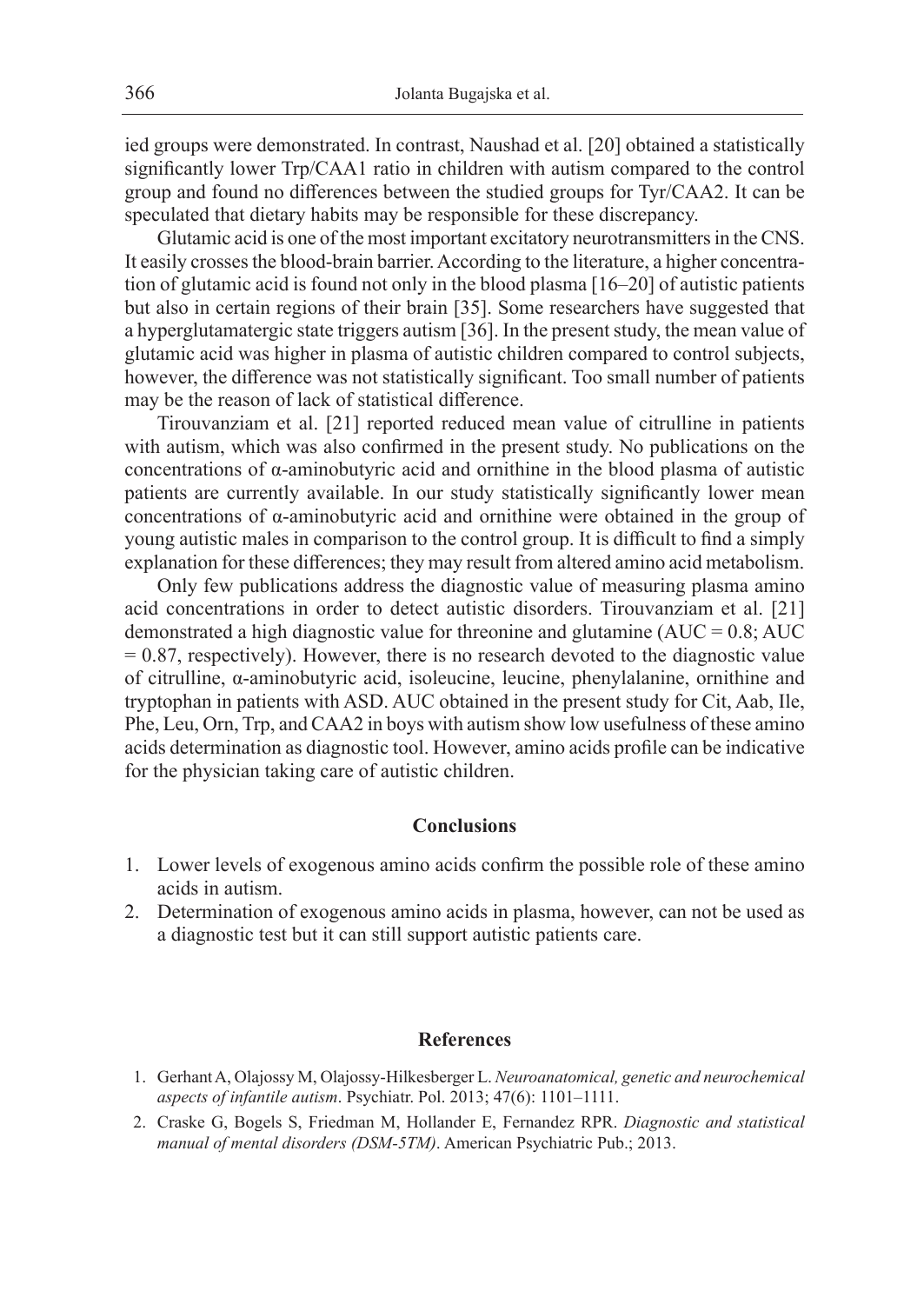- 3. Kim YS, Leventhal BL, Koh YJ, Fombonne E, Laska E, Lim EC et al. *Prevalence of autism spectrum disorders in a total population sample*. Am. J. Psychiat. 2011; 168(9): 904–912.
- 4. Popielarska A, Popielarska M. *Psychiatria wieku rozwojowego*. Warsaw: PZWL Medical Publishing; 2000.
- 5. Szatmari P, Jones MB, Zwaigenbaum L, MacLean JE. *Genetics of autism: Overview and new directions*. J. Autism Dev. Disord. 1998; 28(5): 351–368.
- 6. Kiejna A, Małyszczak K, Mazurek J. *Psychiatria. Wybrane zagadnienia*. Wroclaw: Wroclaw Medical University; 2009.
- 7. Shattock P, Whiteley P, Todd L, Zawada G. *Autyzm jako zaburzenie metaboliczne: wskazówki dotyczące interwencji dietetycznej*. Krakow: National Autism Sociaty; 2009.
- 8. Pietras T, Witusik A, Gałecki P. *Autyzm epidemiologia, diagnoza i terapia*. Wroclaw: Contin; 2010.
- 9. Kolevzon A, Newcorn JH, Kryzak L, Chaplin W, Watner D, Hollander E et al. *Relationship between whole blood serotonin and repetitive behaviors in autism*. Psychiat. Res. 2010; 175(3): 274–276.
- 10. Yang CJ, Tan HP, Du YJ. *The developmental disruptions of serotonin signaling may involved in autism during early brain development*. Neuroscience 2014; 267: 1–10.
- 11. Chandana SR, Behen ME, Juhasz C, Muzik O, Rothermel RD, Mangner TJ et al. *Significance of abnormalities in developmental trajectory and asymmetry of cortical serotonin synthesis in autism*. Int. J. Dev. Neurosci. 2005; 23: 171–182.
- 12. Lesch KP, Waider J. *Serotonin in the Modulation of Neural Plasticity and Networks: Implications for Neurodevelopmental Disorders*. Neuron. 2012; 76(1): 175–191.
- 13. Whitaker-Azmitia PM. *Serotonin and brain development: role in human developmental diseases*. Brain Res. Bull. 2001; 56(5): 479–485.
- 14. Lam KSL, Aman MG, Arnold LE. *Neurochemical correlates of autistic disorder: a review of the literature*. Res. Dev. Disabil. 2006; 27(3): 254–289.
- 15. Croonenberghs J, Delmeire L, Verkerk R, Lin AH, Meskal A, Neels H et al. *Peripheral markers of serotonergic and noradrenergic function in post-pubertal, caucasian males with autistic disorder*. Neuropsychopharmacology 2000; 22(3): 275–283.
- 16. Shimmura C, Suda S, Tsuchiya KJ, Hashimoto K, Ohno K, Matsuzaki H et al. *Alteration of plasma glutamate and glutamine levels in children with high-functioning autism*. PLoS One 2011; 6(10): 2–7.
- 17. Shinohe A, Hashimoto K, Nakamura K, Tsujii M, Iwata Y, Tsuchiya KJ et al. *Increased serum levels of glutamate in adult patients with autism*. Prog. Neuro.-Psychoph. 2006; 30(8): 1472–1477.
- 18. Aldred S, Moore KM, Fitzgerald M, Waring RH. *Plasma amino acid levels in children with autism and their families*. J. Autism Dev. Disord. 2003; 33(1): 93–97.
- 19. Tu W-J, Chen H, He J. *Application of LC-MS/MS analysis of plasma amino acids profiles in children with autism*. J. Clin. Biochem. Nutr. 2012; 51(3): 248–249.
- 20. Naushad SM, Jain JMN, Prasad CK, Naik U, Akella RRD. *Autistic children exhibit distinct plasma amino acid profile*. Indian J. Biochem. Bioph. 2013; 50(5): 474–478.
- 21. Tirouvanziam R, Obukhanych TV, Laval J, Aronov PA, Libove R, Banerjee AG et al. *Distinct plasma profile of polar neutral amino acids, leucine, and glutamate in children with Autism Spectrum Disorders*. J. Autism Dev. Disord. 2012; 42(5): 827–836.
- 22. Alabdali A, Al-Ayadhi L, El-Ansary A. *Association of social and cognitive impairment and biomarkers in autism spectrum disorders*. J. Neuroinflamm. 2014; 11: 4.